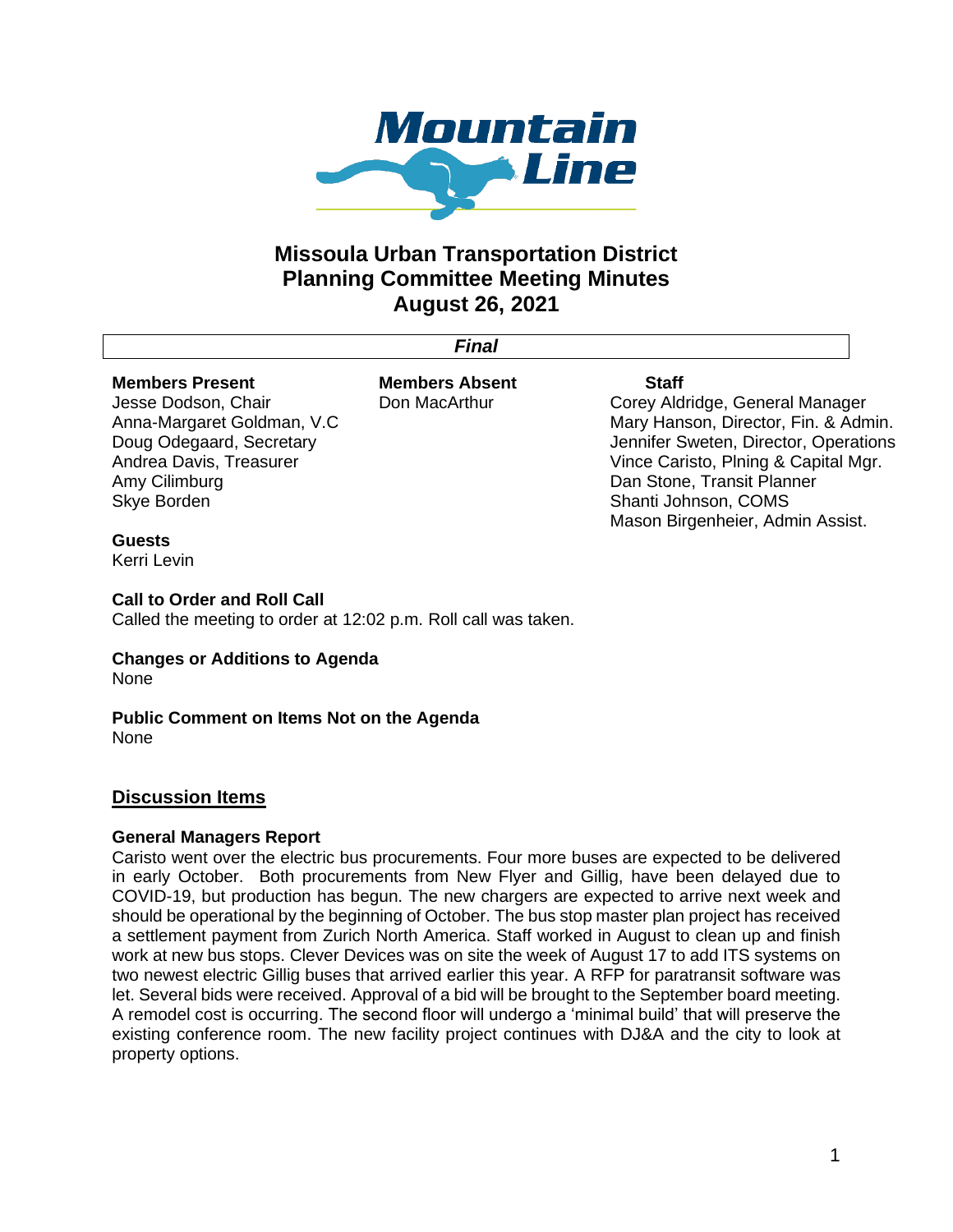Hanson discussed that three additional pay outs for incentive longevity and safety to operators was completed in July. New staff are learning their roles and duties. CARES funds have been collected. A return of funds to the FTA is in progress due to the return of a check from the vendor on the Bus Stop Master Plan.

Sweten gave an update on the TSA mask mandate. The mandate has been extended through January 18, 2022. Due to the rising number of COVID-19 cases in Missoula County, employees are required to wear face mask in the headquarters. A new training class started this week and future classes are expected to start on September 20 and November 1 respectfully. Mountain Line is on track to be fully staffed for January 2022. Reduced services for route 8 and 12 will resume back to normal schedule on September 6. Mountain Line has continued to halt the Shuttle Van service and Out to Lunch Trolley.

Johnson spoke on recruitment, focusing on sustainability and benefits to attract more people to join Mountain Line's team. Community outreach for the recent First Friday celebration had a large turn out to observe the newly completed art installation at the downtown transfer center. The appearance at the Sunday Streets celebration also had a large turnout. There will be an additional appearance at this year's River City Roots Festival, showcasing our new electric buses. Upcoming marketing campaigns will focus on returning university students.

Aldridge added information about the CTAA Sun Conference and the great response from those that attended. The annual Safety Awards Banquet will not be taking place due to the rise of COVID-19 cases. The Infrastructure Package would be a benefit if land is secured for new facilities.

#### **County Estimated Tax Revenue**

Hanson presented the county estimates 9.7 million in tax revenue in FY22. The budget passed contains property tax revenue income of 10.1 million.

## **Ridership Numbers**

Stone presented ridership numbers comparing trends from previous years. In April 2020, there was a 75% drop in ridership. Average weekday ridership is averaging at 3,000 since June of 2020 compared to around 6,000 pre COVID-19 measures. Total ridership has decreased 51% comparing FY19 and FY21. Fiscal Year-End Paratransit Ridership data shows a decrease of 19% comparing FY19 and FY21.

#### **Action Items**

#### **Approve Minutes of July 22, 2021**

Odegaard made a motion to approve the minutes of July 22, 2021, seconded by Cilimburg. The motion carried unanimously.

#### **Approved Minutes of July 23, 2021**

Cilimburg requested a change to her attendance at the meeting. Davis made a motion to approve the minutes of July 23, 2021, seconded by Goldman. The motion carried unanimously.

#### **MUTD Diversity & Inclusion Strategic Plan**

Johnson & Levin presented the strategic plan and talked about the importance of inclusion and acceptance of all peoples, and is comprised of representatives from all departments. The plan was officially adopted on August 14, 2021. Levin explained the importance of engaging the